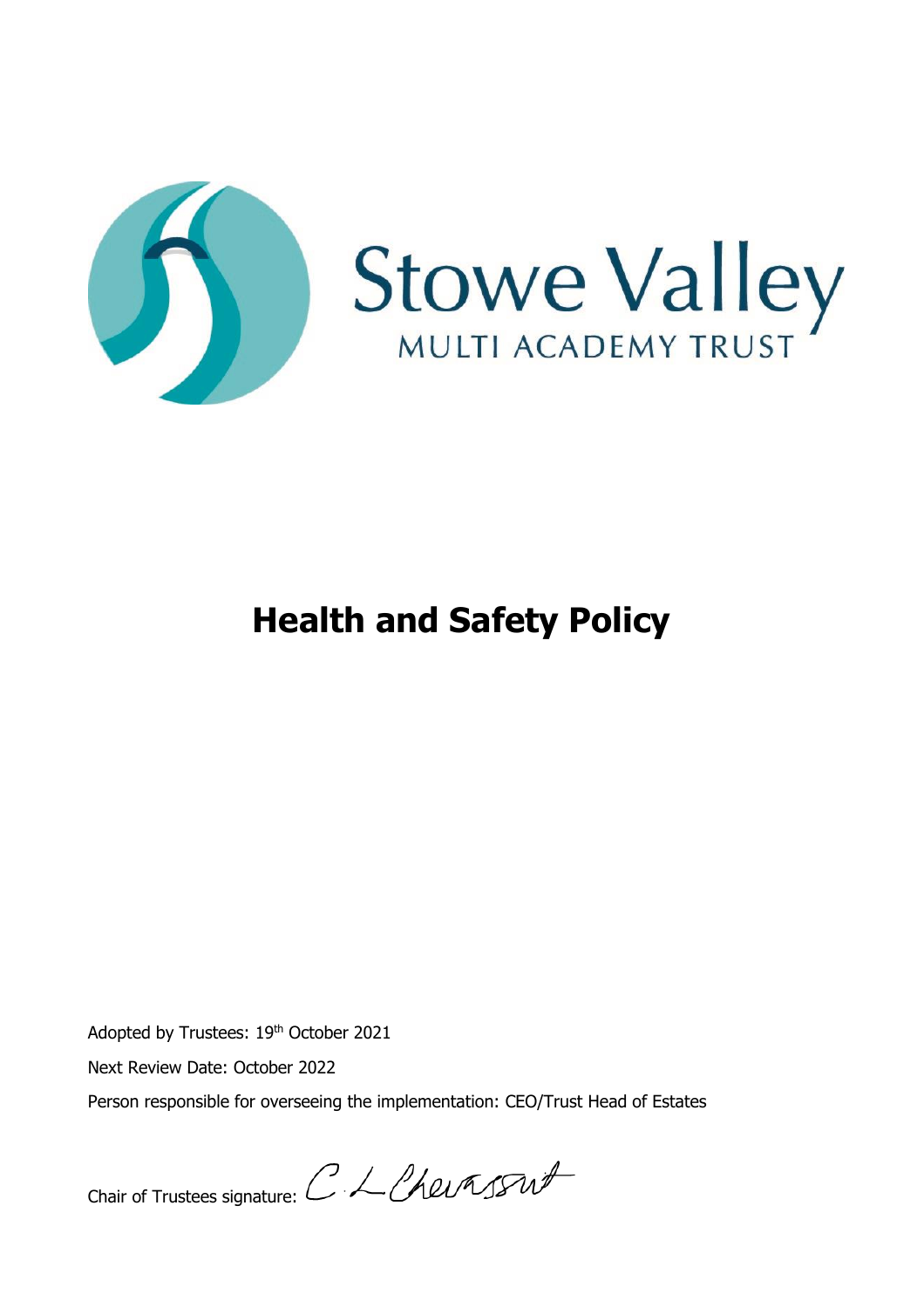## **Contents**

| 5. Fire7 |  |
|----------|--|
|          |  |
|          |  |
|          |  |
|          |  |
|          |  |
|          |  |
|          |  |
|          |  |
|          |  |
|          |  |
|          |  |
|          |  |
|          |  |
|          |  |
|          |  |
|          |  |
|          |  |

N.B. All references to legislation and guidance are as updated, amended or replaced from time to time.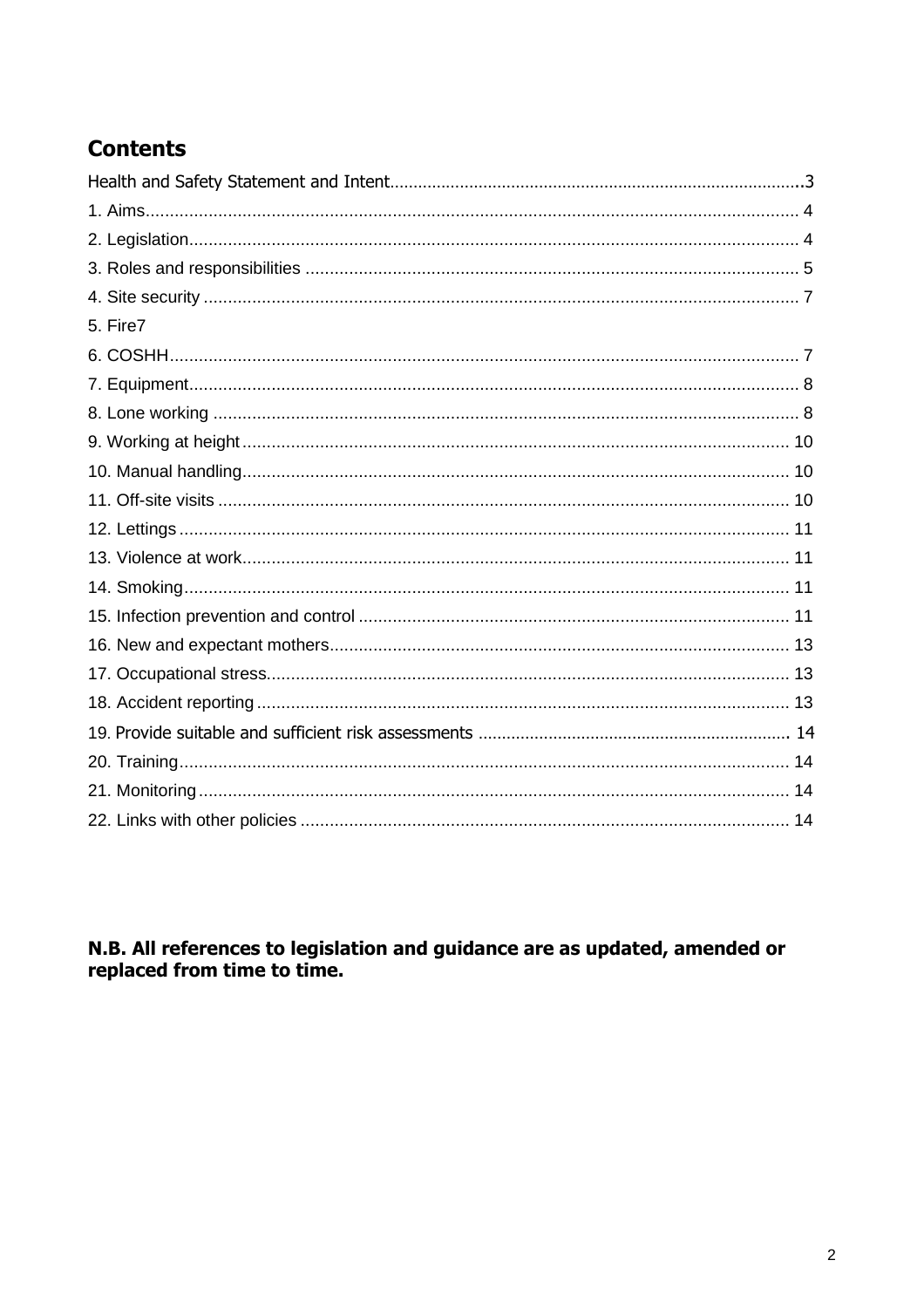

## **HEALTH & SAFETY STATEMENT OF INTENT**

The Board of Directors of Stowe Valley Multi Academy Trust acknowledge the overall responsibility to provide and maintain safe and healthy conditions for all employees, children, clients, the community and any other parties that may be affected by our work activities.

As a trust we undertake, as far as is reasonably practicable, to provide safe places of work, safe equipment, safe systems of work, information, training and supervision as may be needed to create and maintain a safe and healthy work environment.

The Trust will strive to achieve the highest standards of health, safety and welfare consistent with their responsibilities under the Health and Safety at Work etc. Act 1974 and other statutory and common law duties.

This Statement supplements Stowe Valley Multi Academy Trust Health & Safety Policy which will continue to be updated with appropriate guidance notes and each Academy will be responsible for disseminating this information to their staff.

As a management body, the Trust Board must ensure that school staff and premises comply with the health and safety policies and practices (e.g. reporting accidents, first aid provision etc.), and:

- Ensure, so far as reasonably practicable, the health, safety, and wellbeing of all staff, the health and safety of students in school and on off-site visits, and the health and safety of visitors to the school including volunteers involved in any school activity and contractors working on the school site.
- Assess the risk of all activities, both in school and off-site, introduce measures to manage the risks, and instruct employees about the risks and measures to control them.
- Ensure that staff are competent and trained in their responsibilities (including written records of training), and are actively involved in health and safety.
- Take reasonable steps to make sure that the buildings, equipment and materials are safe and do not put the health of users and visitors at risk.

In practice, the Trust Board may delegate these tasks to each Local Governing Body.

-----------------------------------------------------------------------------------------------------------------------------------------------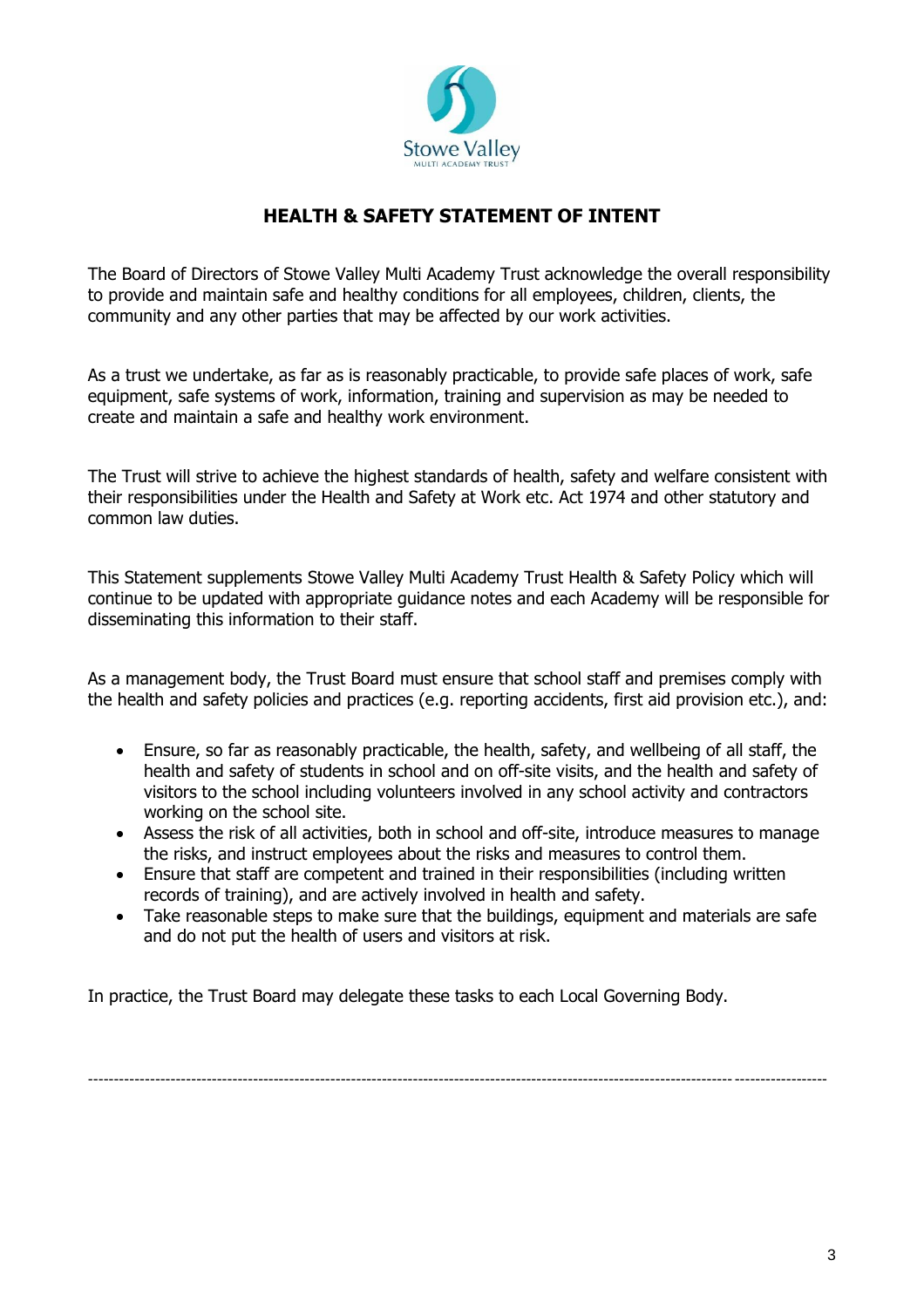## **1. Aims**

Our Trust aims to:

- Provide and maintain a safe and healthy environment
- Establish and maintain safe working procedures amongst staff, students and visitors to all the Academies
- Have robust procedures in place in case of emergencies
- Ensure that the premises and equipment are maintained safely, and are regularly inspected

## **2. Legislation**

This policy is based on advice from the Department for Education on [health and safety in schools](https://www.gov.uk/government/publications/health-and-safety-advice-for-schools) and the following legislation:

- [The Health and Safety at Work etc. Act 1974](http://www.legislation.gov.uk/ukpga/1974/37), which sets out the general duties employers have towards employees and duties relating to lettings
- [The Management of Health and Safety at Work Regulations 1992](http://www.legislation.gov.uk/uksi/1992/2051/regulation/3/made), which require employers to make an assessment of the risks to the health and safety of their employees
- [The Management of Health and Safety at Work Regulations 1999](http://www.legislation.gov.uk/uksi/1999/3242/contents/made), which require employers to carry out risk assessments, make arrangements to implement necessary measures, and arrange for appropriate information and training
- [The Control of Substances Hazardous to Health Regulations 2002](http://www.legislation.gov.uk/uksi/2002/2677/contents/made), which require employers to control substances that are hazardous to health
- [The Reporting of Injuries, Diseases and Dangerous Occurrences Regulations](http://www.legislation.gov.uk/uksi/2013/1471/schedule/1/paragraph/1/made) (RIDDOR) [2013](http://www.legislation.gov.uk/uksi/2013/1471/schedule/1/paragraph/1/made), which state that some accidents must be reported to the Health and Safety Executive and set out the timeframe for this and how long records of such accidents must be kept
- [The Health and Safety \(Display Screen Equipment\) Regulations 1992](http://www.legislation.gov.uk/uksi/1992/2792/contents/made), which require employers to carry out digital screen equipment assessments and states users' entitlement to an eyesight test
- [The Gas Safety \(Installation and Use\) Regulations 1998](http://www.legislation.gov.uk/uksi/1998/2451/regulation/4/made), which require work on gas fittings to be carried out by someone on the Gas Safe Register
- [The Regulatory Reform \(Fire Safety\) Order 2005](http://www.legislation.gov.uk/uksi/2005/1541/part/2/made), which requires employers to take general fire precautions to ensure the safety of their staff
- [The Work at Height Regulations 2005](http://www.legislation.gov.uk/uksi/2005/735/contents/made), which requires employers to protect their staff from falls from height

The Trust follows [national guidance published by Public Health England](https://www.gov.uk/government/uploads/system/uploads/attachment_data/file/522337/Guidance_on_infection_control_in_schools.pdf) when responding to infection control issues.

This policy complies with our funding agreement and articles of association.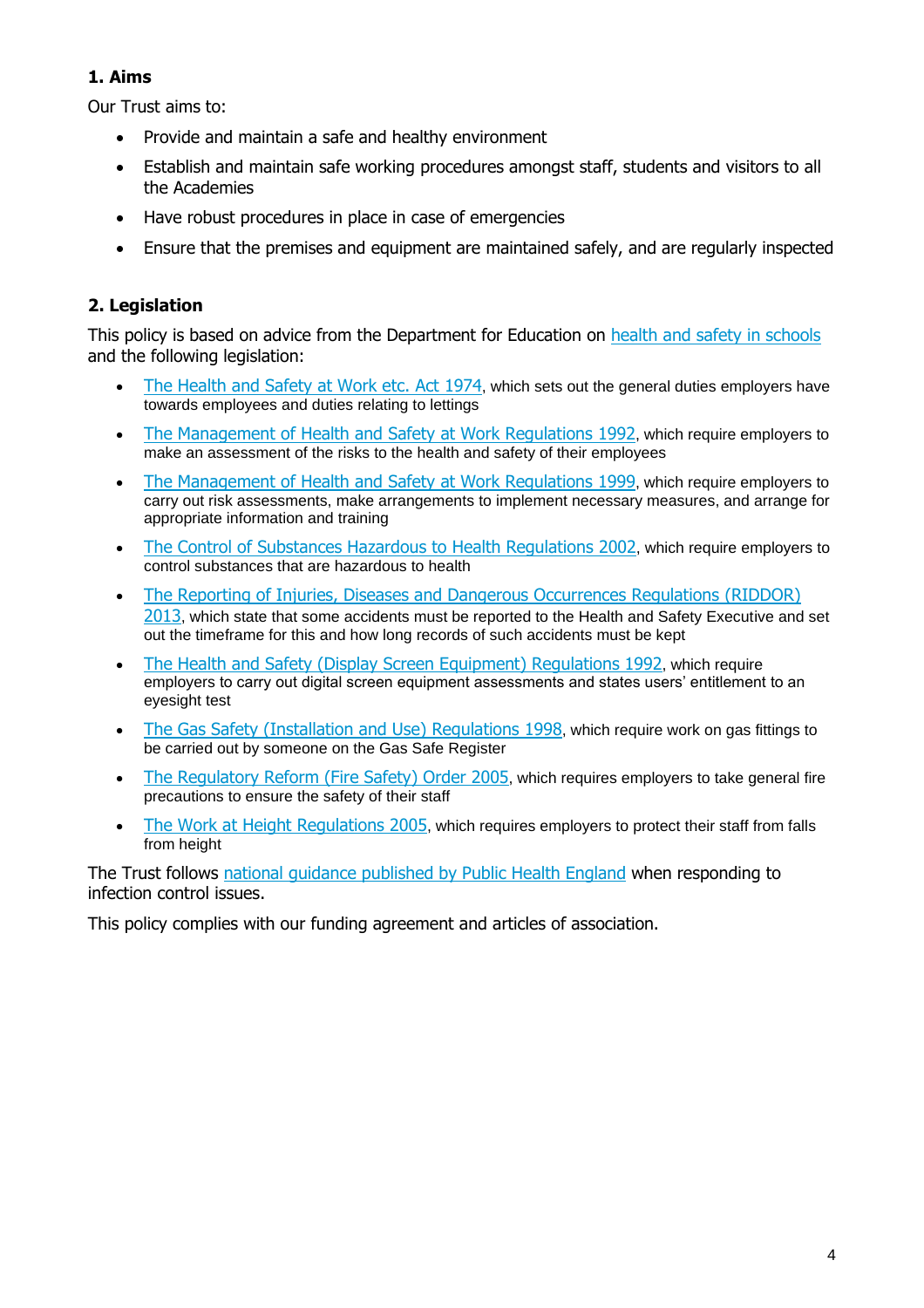## **3. Roles and responsibilities**

## **DELEGATION CHART**



## **3.1 The Stowe Valley Multi Academy Trust**

The Trust Board has ultimate responsibility for health and safety matters in the Academy, but will delegate day-to-day responsibility to Local Governing Bodies.

The Trust has a duty to take reasonable steps to ensure that staff and students are not exposed to risks to their health and safety. This applies to activities on or off the Academy premises.

The Trust Head of Estates, as the Health and Safety Lead, has delegated responsibility for providing competent health and safety advice and support to the Trustees, LGBs and Headteachers, advising and assisting in the discharge of legal duty by:

- Ensuring familiarity with the requirements of the Health and Safety at Work etc. Act 1974, the Management of Health and Safety at Work Regulations 1999 and any other health and safety legislation and buildings codes of practice which are relevant to the work of the Trust's schools
- Taking all necessary and appropriate action to ensure that the requirements of all relevant legislation, codes of practice and guidelines are met
- Periodically assessing the effectiveness of the Trust's Health and Safety Policy and ensuring that any necessary changes are made and brought to the attention of the CEO and Trusties
- Monitoring the effectiveness of health and safety management across the Trust through appropriate level meetings and termly H&S inspections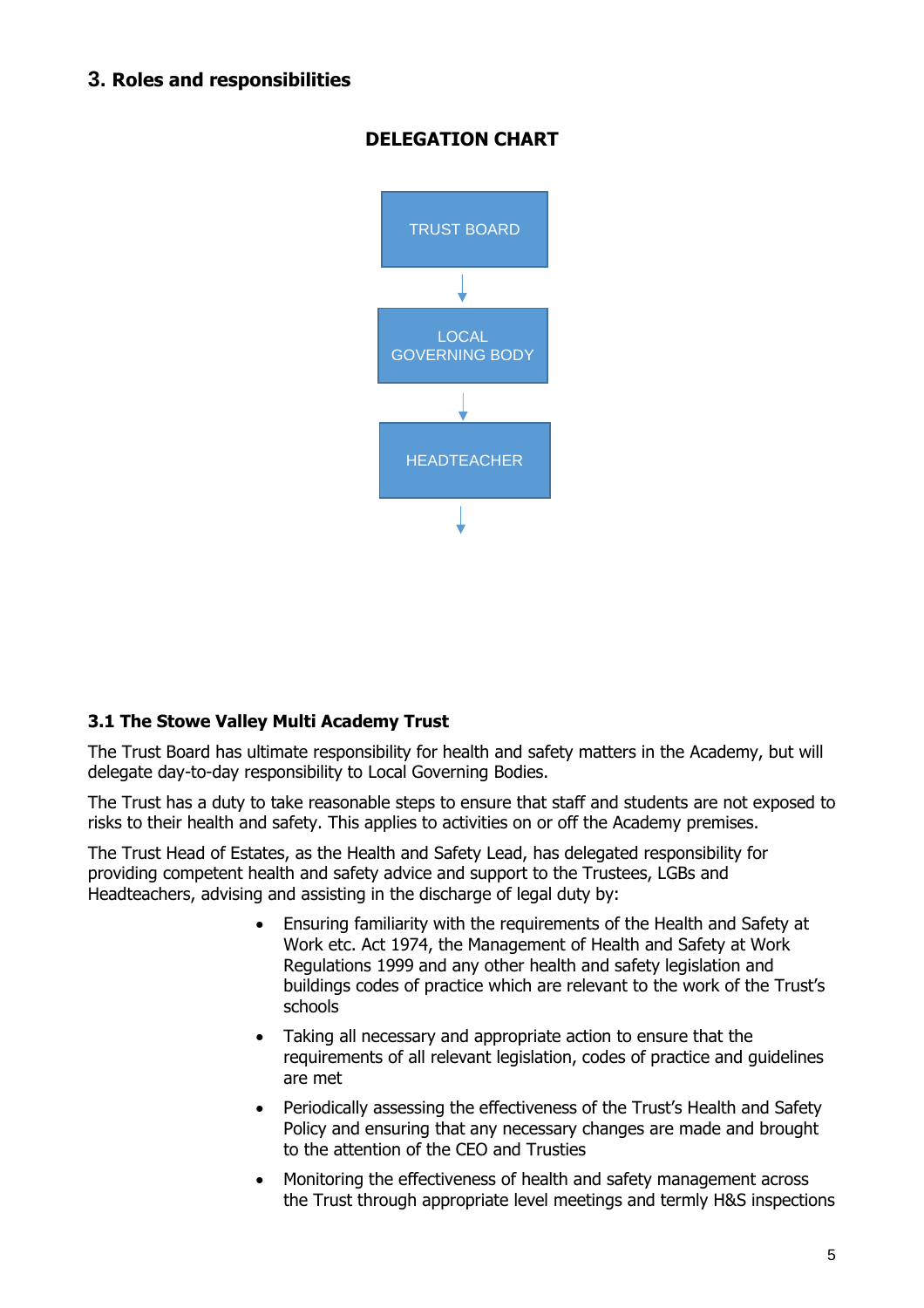• Ensuring a structure of reporting is in place at all levels, including governance, to ensure ongoing accountability, attention to maintaining high standards of health and safety practice and detecting, reporting and acting on any problems that arise.

## **3.2 The Local Governing Body**, has a duty to:

- Assess the risks to staff and others affected by Academy activities in order to identify and introduce the health and safety measures necessary to manage those risks.
- Inform employees about risks and the measures in place to manage them.
- Ensure that adequate health and safety training is provided

## **3.3 Head teacher**

The head teacher is responsible for health and safety day-to-day. This involves:

- Implementing the health and safety policy
- Ensuring there is enough staff to safely supervise students
- Ensuring that the Academy building and premises are safe and regularly inspected
- Ensure adequate training is provided for school staff
- Reporting to the governing board on health and safety matters
- Ensuring appropriate evacuation procedures are in place and regular fire drills are held
- Ensure appropriate security of the site consistent with all elements of students welfare
- Ensuring that in their absence, health and safety responsibilities are delegated to another member of staff
- Ensuring all risk assessments are completed and reviewed
- Monitoring cleaning contracts, and ensuring cleaners are appropriately trained and have access to personal protective equipment, where necessary

In the head teacher's absence, the deputy head teacher assumes the above day-to-day health and safety responsibilities.

## **3.4 Health and safety lead**

The nominated health and safety lead is the Trust Head of Estates.

## **3.5 Staff**

Academy staff have a duty to take care of students in the same way that a prudent parent would do so.

Staff will:

- Take reasonable care of their own health and safety and that of others who may be affected by what they do at work
- Co-operate with the Academy on health and safety matters
- Work in accordance with training and instructions
- Inform the appropriate person of any work situation representing a serious and immediate danger so that remedial action can be taken
- Model safe and hygienic practice for students
- Understand emergency evacuation procedures and feel confident in implementing them

## **3.6 Students and parents**

Students and parents are responsible for following the Academy health and safety advice, on-site and off-site, and for reporting any health and safety incidents to a member of staff.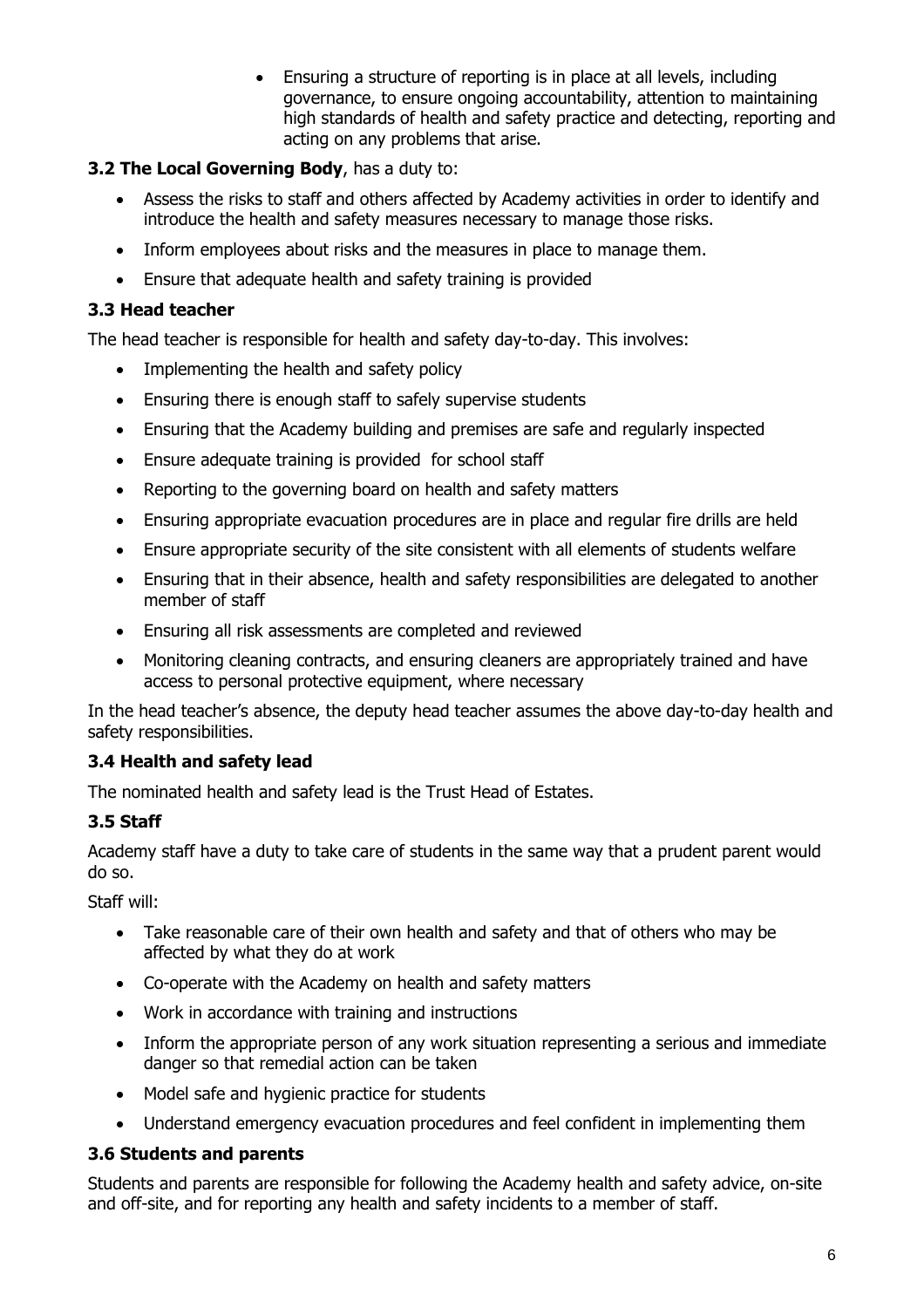## **3.7 Contractors**

Contractors will agree health and safety practices with the site staff before starting work. Before work begins the contractor will provide evidence that they have completed a risk assessment of all their planned work.

## **4. Site security**

The site staff are responsible for the security of the Academy site in and out of school hours. They are responsible for visual inspections of the site, and for the intruder and fire alarm systems.

The site staff are key holders and will respond to an emergency.

## **5. Fire**

Emergency exits, assembly points and assembly point instructions are clearly identified by safety signs and notices. Fire risk assessment of the premises will be reviewed regularly.

Emergency evacuations are practised at least once a term.

Fire alarm testing will take place once a week.

New staff will be trained in fire safety and all staff and students will be made aware of any new fire risks.

In the event of a fire:

- The alarm will be raised immediately by whoever discovers the fire and emergency services contacted. Evacuation procedures will also begin immediately
- Fire extinguishers may be used by staff only, and only then if staff are trained in how to operate them and are confident they can use them without putting themselves or others at risk
- Staff are automatically by default fire marshals for pupils in their care at time of fire detection. Staff will ensure all pupils exit via the nearest available route, sweeping the building making sure they close doors and windows behind them. Staff, students visitors and contractors will congregate at the assembly points.
- Form tutors/class teachers will take a register of students, which will then be checked against the attendance register of that day
- The Fire Leaders will take a register of all staff
- Staff and Students will remain outside the building until the emergency services say it is safe to re-enter

Each school will have special arrangements in place for the evacuation of people with mobility needs and fire risk assessments will also pay particular attention to those with disabilities.

## **6. COSHH**

Academies are required to control hazardous substances, which can take many forms, including:

- Chemicals
- Products containing chemicals
- Fumes
- Dusts
- Vapours
- Mists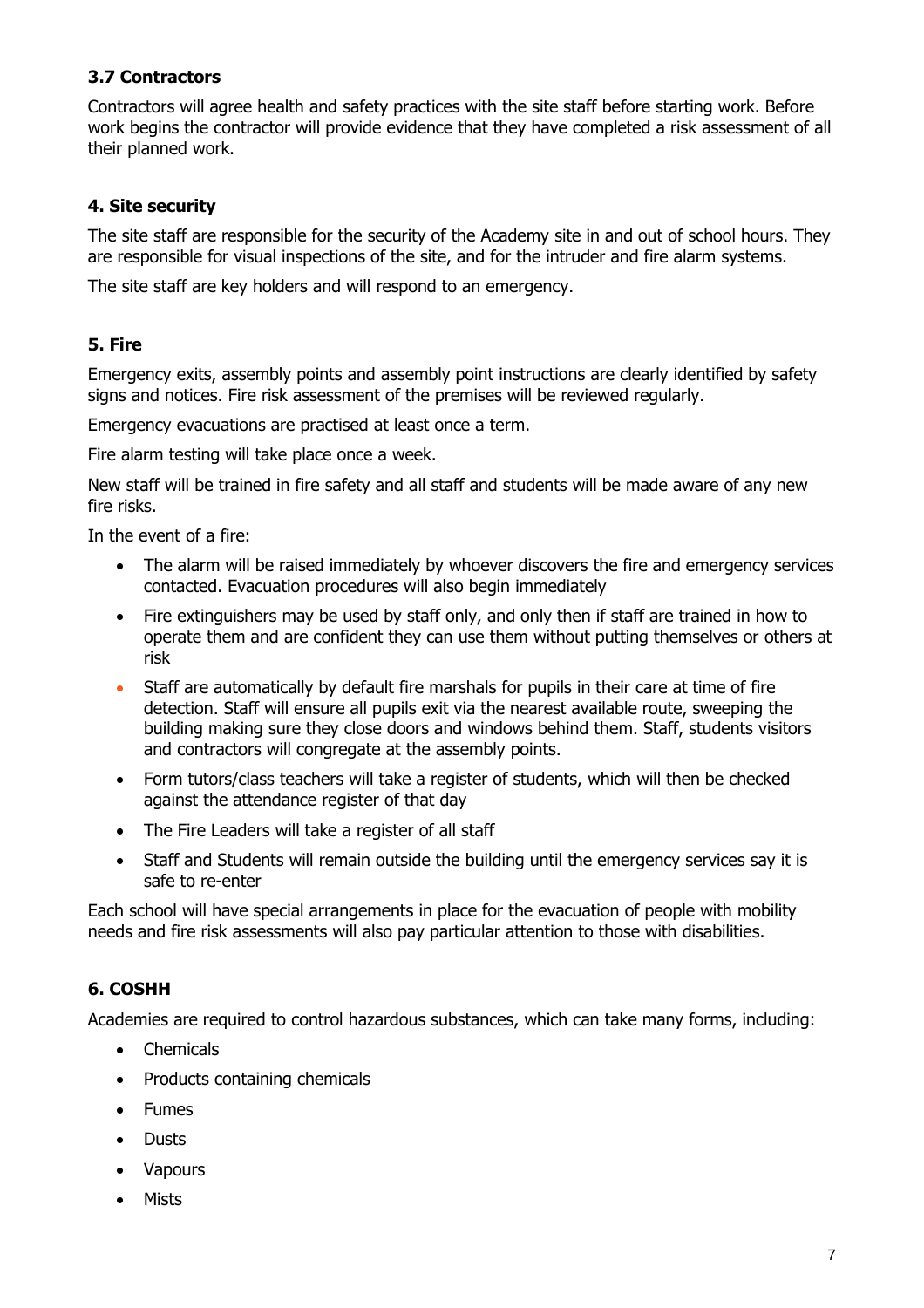- Gases and asphyxiating gases
- Germs that cause diseases, such as leptospirosis or legionnaires disease

Control of substances hazardous to health (COSHH) risk assessments are completed by the Heads of Department. Staff will also be provided with protective equipment, where necessary.

Our staff use and store hazardous products in accordance with instructions on the product label. All hazardous products are kept in their original containers, with clear labelling and product information.

#### All hazardous substances are stored in locked cupboards or rooms where no student access is allowed.

Any hazardous products are disposed of in accordance with specific disposal procedures.

## **6.1 Gas safety**

- Installation, maintenance and repair of gas appliances and fittings will be carried out by a competent Gas Safe registered engineer
- Gas pipework, appliances and flues are regularly maintained
- All rooms with gas appliances are checked to ensure that they have adequate ventilation

## **6.2 Legionella**

- Water Risk Assessments are completed. A contracted company is responsible for ensuring that the identified operational controls are conducted
- This risk assessment will be reviewed every 2 years and when significant changes have occurred to the water system and/or building footprint
- The risks from legionella are mitigated by the following: temperature checks, heating of water, disinfection of showers, etc.

## **6.3 Asbestos**

- Procedures are in place to ensure that staff are briefed on the hazards of asbestos, the location of any asbestos in the Academy and the action to take if they suspect they have disturbed it. A record of the briefings and any incidents where asbestos has been disturbed should be maintained.
- Arrangements are in place to ensure that contractors are made aware of any asbestos on the premises and that it is not disturbed by their work
- Contractors will be advised that if they discover material which they suspect could be asbestos, they will stop work immediately until the area is declared safe and that the site team should be informed immediately.
- A record is kept of the location of asbestos that has been found on the Academy site and this record is checked periodically for accuracy.
- Any other legal requirements for the management of asbestos should be clearly documented in procedures.

## **7. Equipment**

- All equipment and machinery is maintained in accordance with the manufacturer's instructions. In addition, maintenance schedules outline when extra checks should take place
- When new equipment is purchased, it is checked to ensure that it meets appropriate educational standards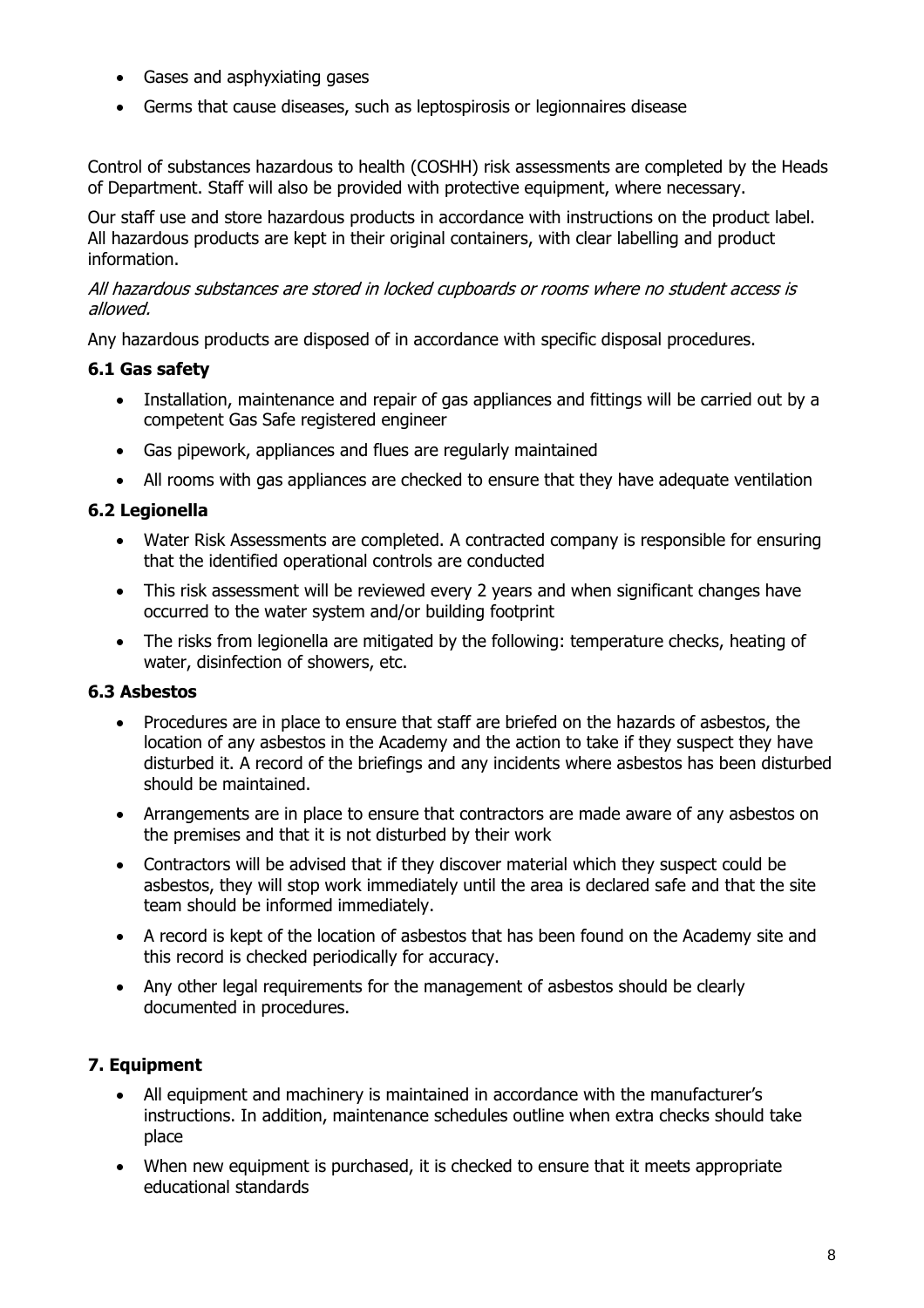• All equipment is stored in the appropriate storage containers and areas. All containers are labelled with the correct hazard sign and contents

## **7.1 Electrical equipment**

- All staff are responsible for ensuring that they use and handle electrical equipment sensibly and safely
- Any student or volunteer who handles electrical appliances does so under the supervision of the member of staff who so directs them
- Any potential hazards will be reported to the site team immediately
- Permanently installed electrical equipment is connected through a dedicated isolator switch and adequately earthed, isolator switches should be clearly marked to identify the machine or other appliance that they relate to.
- Procedures are in place to identify when Portable Appliance Testing is necessary and a record of when testing is completed should be kept. Where necessary a portable appliance test (PAT) will be carried out by a competent person. Checks, such as checking of plugs, should only be undertaken by trained members of staff.
- Electrical apparatus and connections will not be touched by wet hands and will only be used in dry conditions
- Maintenance, repair, installation and disconnection work associated with permanently installed or portable electrical equipment is only carried out by a competent person. Inspection and testing of fixed wiring installations should be completed regularly and a record maintained of when this is completed and any issues identified. The frequency of such testing should be documented in procedures.

#### **7.2 PE equipment**

- Students are taught how to carry out and set up PE equipment safely and efficiently. Staff check that equipment is set up safely
- Any concerns about the condition of the gym floor or other apparatus will be reported to the site team
- PE and Outdoor Play Equipment is subject to independent annual inspection in accordance with 'Provision and Use of Work Equipment Regulations 1998 (PUWER)

## **7.3 Display screen equipment**

- All staff who use computers daily as a significant part of their normal work can do a selfassessment display screen equipment (DSE) assessment. 'Significant' is taken to be continuous/near continuous spells of an hour or more at a time
- Staff identified as DSE users are entitled to an eyesight test for DSE use upon request, and at regular intervals thereafter, by a qualified optician (and corrective glasses provided if required specifically for DSE use)

## **7.4 Specialist equipment**

Parents are responsible for the maintenance and safety of their children's wheelchairs. In the Academy, staff promote the responsible use of wheelchairs.

Oxygen cylinders are stored in a designated space, and staff are trained in the removal storage and replacement of oxygen cylinders.

## **8. Lone working**

Lone working may include: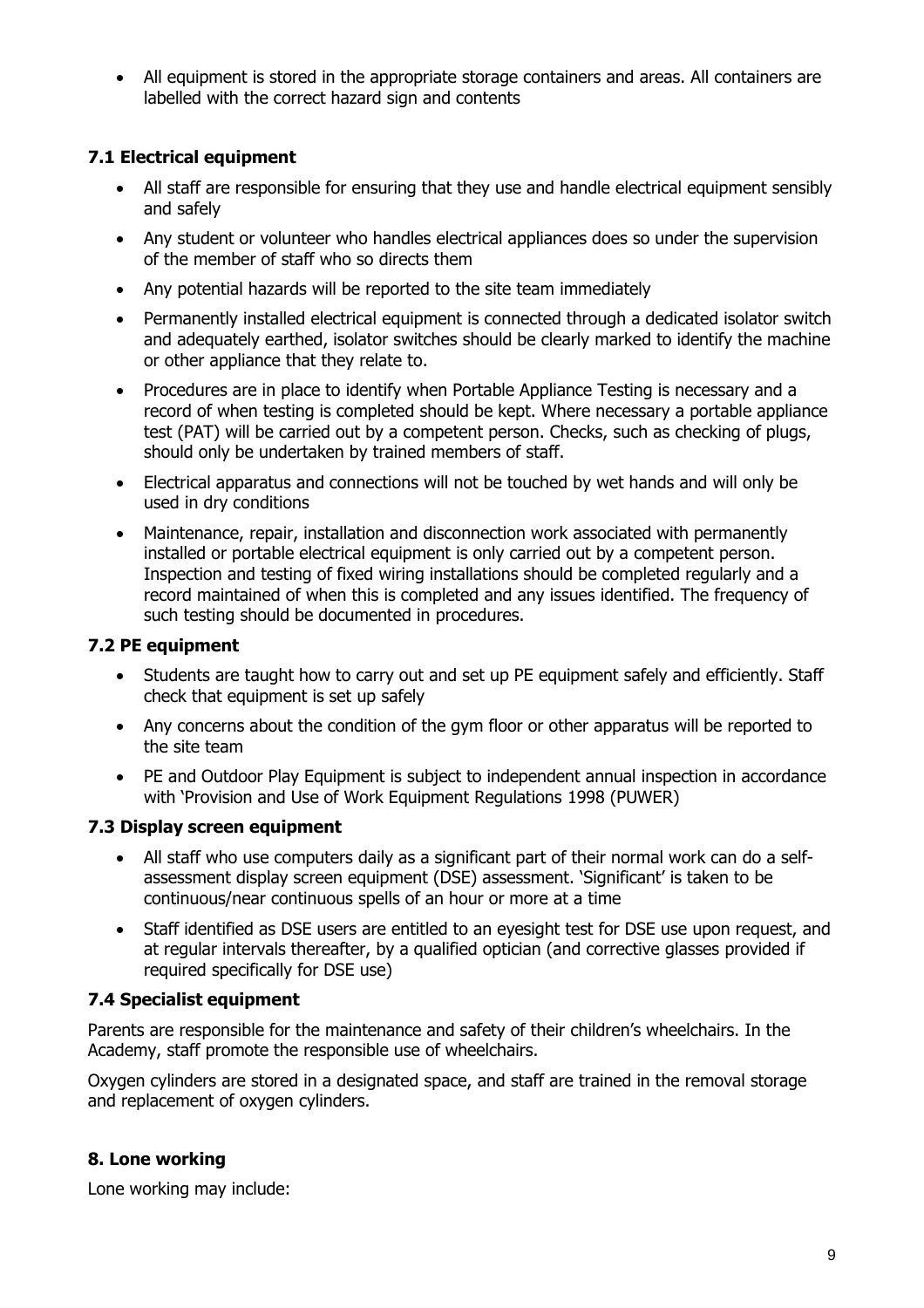- Late working
- Home or site visits
- Weekend working
- Site manager duties
- Site cleaning duties
- Working in a single occupancy office

Potentially dangerous activities, such as those where there is a risk of falling from height, will not be undertaken when working alone. If there are any doubts about the task to be performed then the task will be postponed until other staff members are available.

If lone working is to be undertaken, a colleague, friend or family member will be informed about where the member of staff is and when they are likely to return.

The lone worker will ensure that they are medically fit to work alone.

## **9. Working at height**

We will ensure that work is properly planned, supervised and carried out by competent people with the skills, knowledge and experience to do the work.

In addition:

- The site team retains ladders for working at height
- Students are prohibited from using ladders
- Staff will wear appropriate footwear and clothing when using ladders
- Contractors are expected to provide their own ladders for working at height
- Before using a ladder, staff are expected to conduct a visual inspection to ensure its safety
- Access to high levels, such as roofs, is only permitted by trained persons

## **10. Manual handling**

It is up to individuals to determine whether they are fit to lift or move equipment and furniture. If an individual feels that to lift an item could result in injury or exacerbate an existing condition, they will ask for assistance.

The Academy will ensure that proper mechanical aids and lifting equipment are available in the Academy, and that staff are trained in how to use them safely.

Staff and students are expected to use the following basic manual handling procedure:

- Plan the lift and assess the load. If it is awkward or heavy, use a mechanical aid, such as a trolley, or ask another person to help
- Take the more direct route that is clear from obstruction and is as flat as possible
- Ensure the area where you plan to offload the load is clear
- When lifting, bend your knees and keep your back straight, feet apart and angled out. Ensure the load is held close to the body and firmly. Lift smoothly and slowly and avoid twisting, stretching and reaching where practicable

## **11. Off-site visits**

When taking students off Academy premises, we will ensure that:

• Risk assessments will be completed where off-site visits and activities require them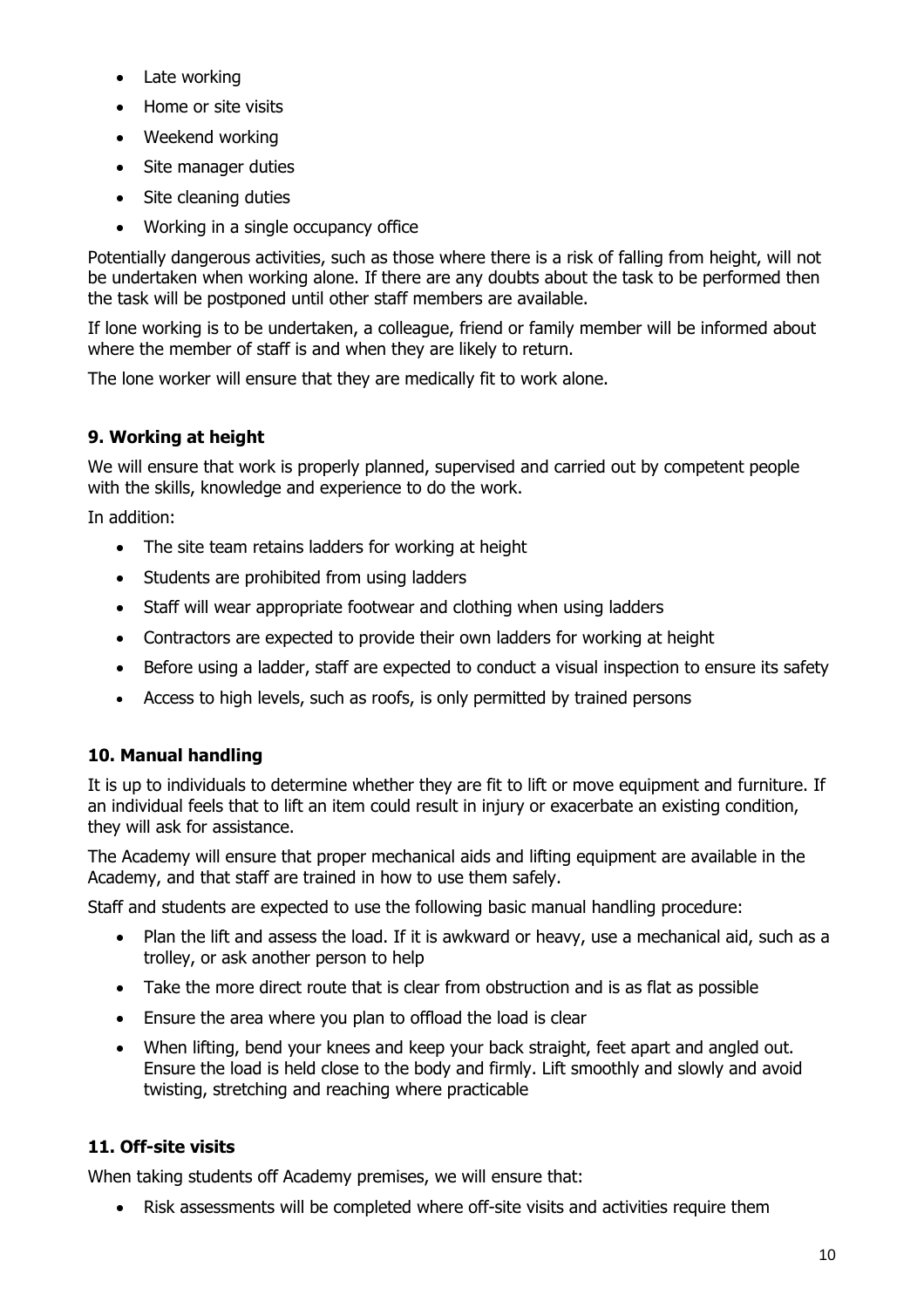- All off-site visits are appropriately staffed
- Staff will take a mobile phone, a portable first aid kit, information about the specific medical needs of students along with the parents' contact details
- All staff are given information on the use of the first aid kit and actions to be taken

## **12. Lettings**

This policy applies to lettings. Those who hire any aspect of the school site or any facilities will be made aware of the content of the Academies health and safety policy, and will have responsibility for complying with it.

## **13. Violence at work**

We believe that staff should not be in any danger at work, and will not tolerate violent or threatening behaviour towards our staff.

All staff will report any incidents of aggression or violence (or near misses) directed to themselves to their line manager/head teacher immediately. This applies to violence from students, visitors or other staff.

## **14. Smoking**

Smoking is not permitted anywhere on the premises.

## **15. Infection prevention and control**

We follow national guidance published by Public Health England (PHE) when responding to infection control issues. We will encourage staff and students to follow this good hygiene practice, outlined below, where applicable.

Please refer to Covid-19 Return to School Risk Assessment for specific Covid-19 measures. Covid-19 Return to School Risk Assessments are available on individual Academy websites

## **15.1 Handwashing**

- Wash hands with liquid soap and warm water, and dry with paper towels
- Always wash hands after using the toilet, before eating or handling food, and after handling animals
- Cover all cuts and abrasions with waterproof dressings

## **15.2 Coughing and sneezing**

- Cover mouth and nose with a tissue
- Wash hands after using or disposing of tissues
- Spitting is discouraged

## **15.3 Personal protective equipment**

- Wear disposable non-powdered vinyl or latex-free CE-marked gloves and disposable plastic aprons where there is a risk of splashing or contamination with blood/body fluids (for example, nappy or pad changing)
- Wear goggles if there is a risk of splashing to the face
- Use the correct personal protective equipment when handling cleaning chemicals

## **15.4 Cleaning of the environment**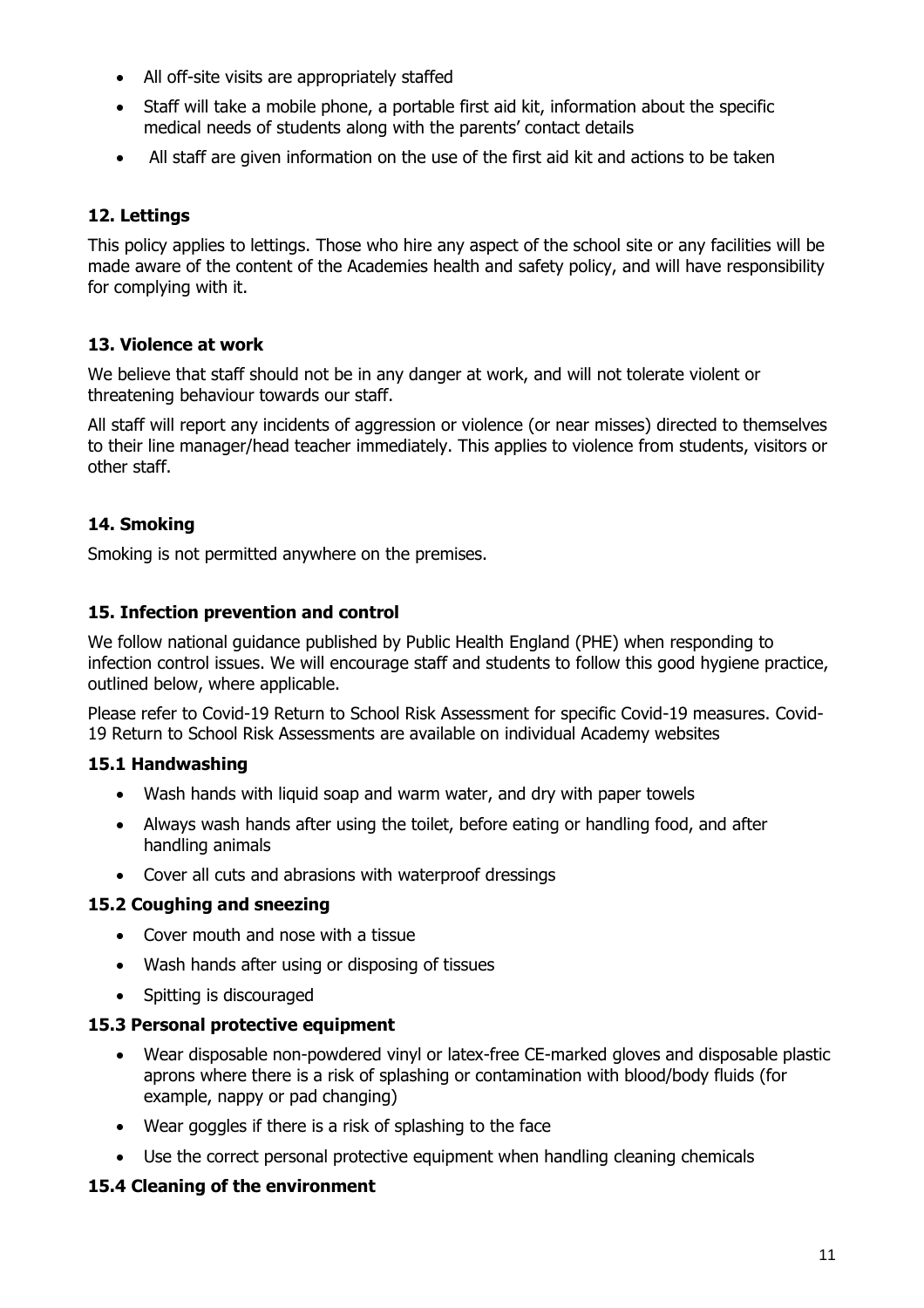- Clean the environment frequently and thoroughly
- Clean the environment, including all equipment, frequently and thoroughly

## **15.5 Cleaning of blood and body fluid spillages**

- Clean up all spillages of blood, faeces, saliva, vomit, nasal and eye discharges immediately and wear personal protective equipment
- When spillages occur, clean using a product that combines both a detergent and a disinfectant and use as per manufacturer's instructions. Ensure it is effective against bacteria and viruses and suitable for use on the affected surface
- Never use mops for cleaning up blood and body fluid spillages use disposable paper towels and discard clinical waste as described below
- Make spillage kits available for blood spills

## **15.6 Laundry**

- Wash laundry in a separate dedicated facility
- Wash soiled linen separately and at the hottest wash the fabric will tolerate
- Wear personal protective clothing when handling soiled linen
- Bag children's soiled clothing to be sent home, never rinse by hand

## **15.7 Clinical waste**

- Always segregate domestic and clinical waste, in accordance with local policy
- Used nappies/pads, gloves, aprons and soiled dressings are stored in correct clinical waste bags in foot-operated bins
- Remove clinical waste with a registered waste contractor
- Remove all clinical waste bags when they are two-thirds full and store in a dedicated, secure area while awaiting collection

## **15.8 Animals**

- Wash hands before and after handling any animals
- Keep animals' living quarters clean and away from food areas
- Dispose of animal waste regularly, and keep litter boxes away from students
- Supervise students when playing with animals
- Seek veterinary advice on animal welfare and animal health issues, and the suitability of the animal as a pet

## **15.9 Students vulnerable to infection**

Some medical conditions make students vulnerable to infections that would rarely be serious in most children. The school will normally have been made aware of such vulnerable children. These children are particularly vulnerable to chickenpox, measles or slapped cheek disease (parvovirus B19) and, if exposed to either of these, the parent/carer will be informed promptly and further medical advice sought. Advise these children to have additional immunisations, for example for pneumococcal and influenza.

## **15.10 Exclusion periods for infectious diseases**

The Trust will follow recommended exclusion periods outlined by Public Health England,

In the event of an epidemic/pandemic, we will follow advice from Public Health England about the appropriate course of action.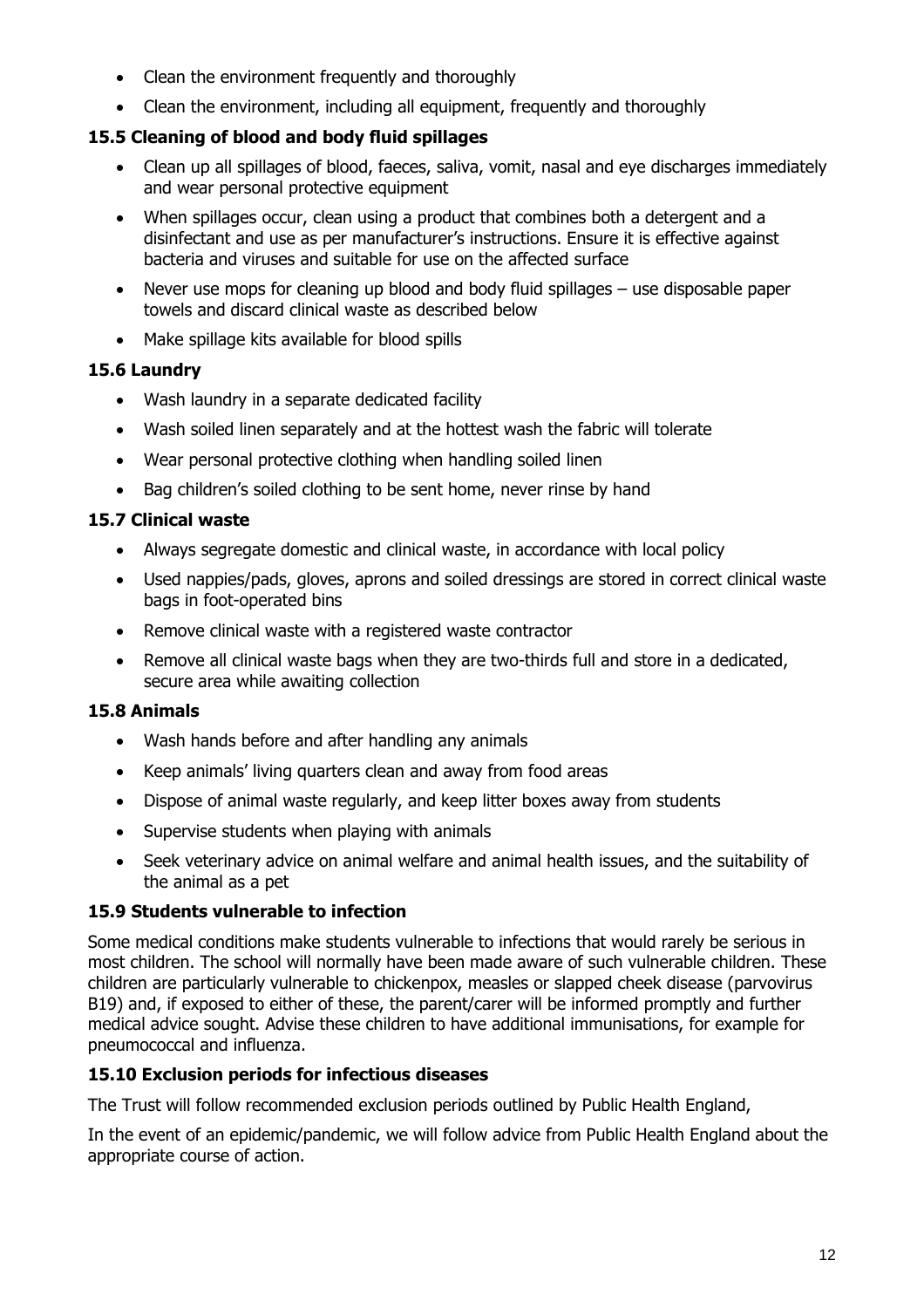## **16. New and expectant mothers**

Risk assessments will be carried out whenever any employee or student notifies the school that they are pregnant.

Appropriate measures will be put in place to control risks identified. Some specific risks are summarised below:

- Chickenpox can affect the pregnancy if a woman has not already had the infection. Expectant mothers should report exposure to antenatal carer and GP at any stage of exposure. Shingles is caused by the same virus as chickenpox, so anyone who has not had chickenpox is potentially vulnerable to the infection if they have close contact with a case of shingles
- If a pregnant woman comes into contact with measles or German measles (rubella), she should inform her antenatal carer and GP immediately to ensure investigation
- Slapped cheek disease (parvovirus B19) can occasionally affect an unborn child. If exposed early in pregnancy (before 20 weeks), the pregnant woman should inform her antenatal care and GP as this must be investigated promptly

## **17. Occupational stress**

We are committed to promoting high levels of health and wellbeing and recognise the importance of identifying and reducing workplace stressors.

Systems are in place within the Trust for responding to individual concerns and monitoring staff workloads.

## **18. Accident reporting**

#### **18.1 Accident records**

- An accident form will be completed as soon as possible after the accident occurs by the member of staff or first aider who deals with it.
- As much detail as possible will be supplied when reporting an accident
- Information about injuries will also be kept in the students educational record
- Records held for first aid and accidents will be retained by the school for a minimum of 3 years, in accordance with regulation 25 of the Social Security (Claims and Payments) Regulations 1979, and then securely disposed of.

## **18.2 Reporting to the Health and Safety Executive**

The Trust Head of Estates will keep a record of any accident which results in a reportable injury, disease, or dangerous occurrence as defined in the RIDDOR 2013 legislation (regulations 4, 5, 6 and 7).

The Trust Head of Estates will report these to the Health and Safety Executive as soon as is reasonably practicable and in any event within 10 days of the incident.

Reportable injuries, diseases or dangerous occurrences include:

- Death
- Specified injuries. These are:
	- o Fractures, other than to fingers, thumbs and toes
	- o Amputations
	- o Any injury likely to lead to permanent loss of sight or reduction in sight
	- $\circ$  Any crush injury to the head or torso causing damage to the brain or internal organs
	- o Serious burns (including scalding)
	- o Any scalping requiring hospital treatment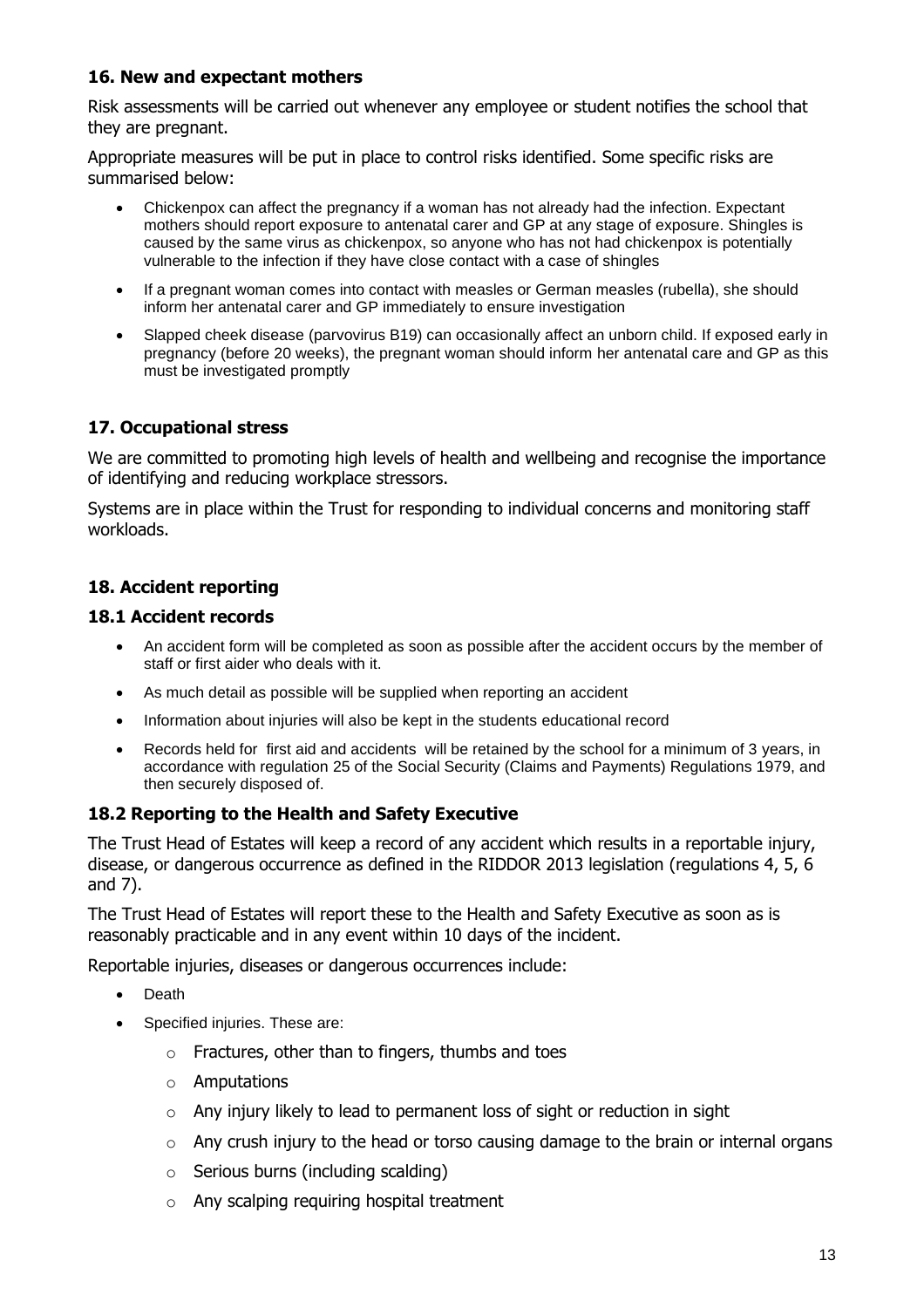- $\circ$  Any loss of consciousness caused by head injury or asphyxia
- $\circ$  Any other injury arising from working in an enclosed space which leads to hypothermia or heat-induced illness, or requires resuscitation or admittance to hospital for more than 24 hours
- Injuries where an employee is away from work or unable to perform their normal work duties for more than 7 consecutive days
- Near-miss events that do not result in an injury, but could have done. Examples of nearmiss events relevant include, but are not limited to:
	- $\circ$  The collapse or failure of load-bearing parts of lifts and lifting equipment
	- $\circ$  The accidental release of a biological agent likely to cause severe human illness
	- $\circ$  The accidental release or escape of any substance that may cause a serious injury or damage to health
	- o An electrical short circuit or overload causing a fire or explosion

#### **18.3 Notifying parents**

The relevant academy will inform parents of any accident or injury sustained by a student, and any first aid treatment given, on the same day, or as soon as reasonably practicable.

## **18.4 Reporting to Ofsted and child protection agencies**

The Trust will notify Ofsted of any serious accident, illness or injury to, or death of, a student while in Academy care. This will happen as soon as is reasonably practicable, and no later than 14 days after the incident.

The Trust will also notify local child protection agencies of any serious accident or injury to, or the death of, a student while in Academy care.

#### **18.5 Reporting accidents to LGB's**

- Each school should report regularly to its LGB about accidents that have required external notifications.
- An annual report any patterns of accidents and recommendations to reduce risk.

## **19. Provide suitable and sufficient risk assessments**

We have a 'duty of care' to make sure, as far as possible, your health, safety and welfare while you're at work. Risk assessment will be completed by a competent person to spot possible health and safety hazards.

## **20. Training**

ALL staff are provided with health and safety training as part of their induction process.

Staff who work in high risk environments, such as in science labs or with woodwork equipment, or work with students with special educational needs (SEND), are given additional health and safety training.

## **21. Monitoring**

This policy will be reviewed by the Trust every 2 years or before if required. At every review, the policy will be approved by the Trust.

#### **22. Links with other policies**